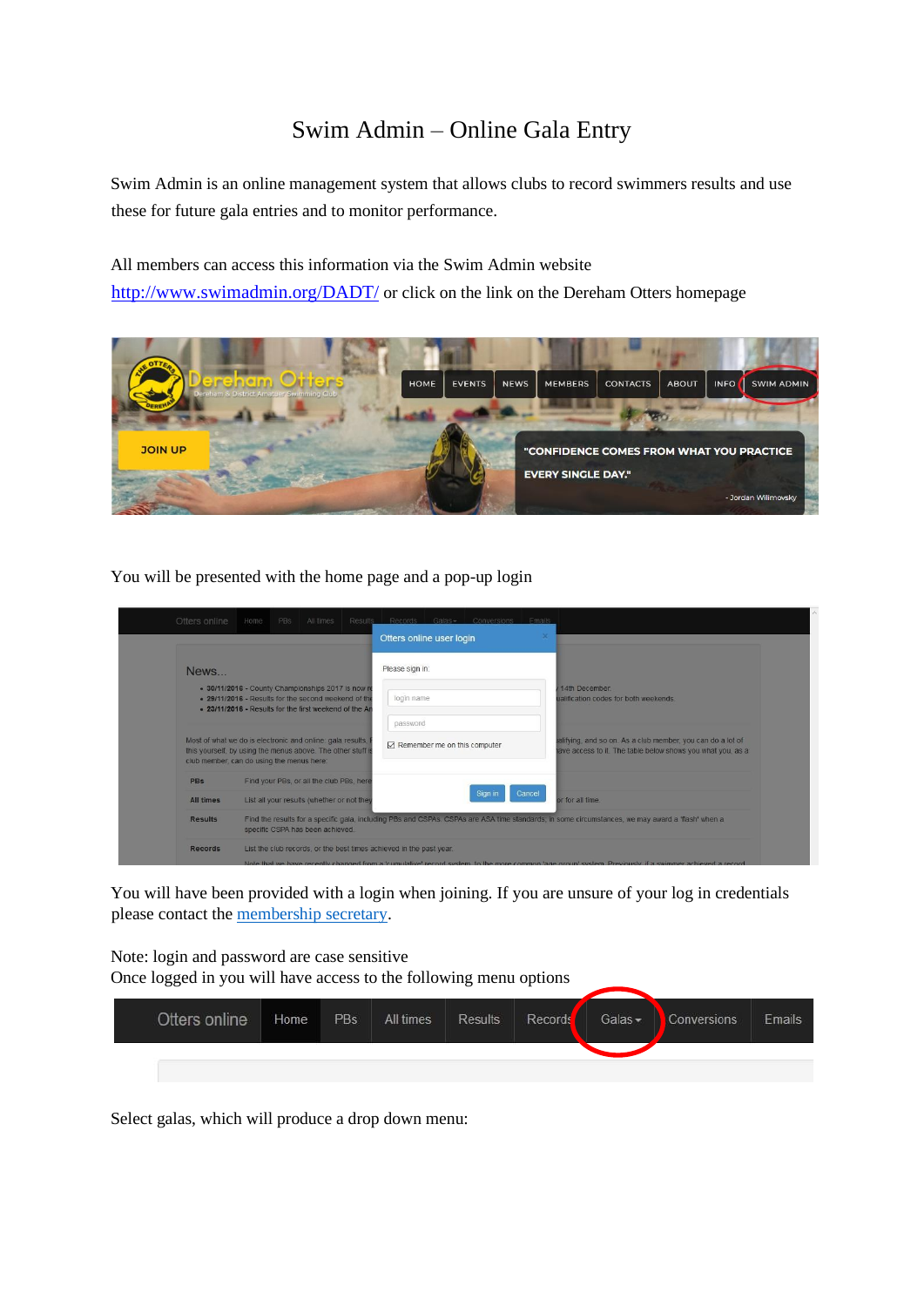

Select online entries which will take you to a page where you can now select which gala and swimmer you wish to enter. Click the gala box and select from the drop down menu the gala you

wish to enter (October mini meet). Then do the same for the swimmer and click

Go

## Online Entries <sup>®</sup>



The next page lists the Gala information on the left and at the bottom the number of events the swimmer has qualified to swim. The box on the right lists the events, entry fee per event, session and heat number, any cut-off times that may be relevant to the gala and the swimmers PB for that event. Tick the check boxes for the events you wish to enter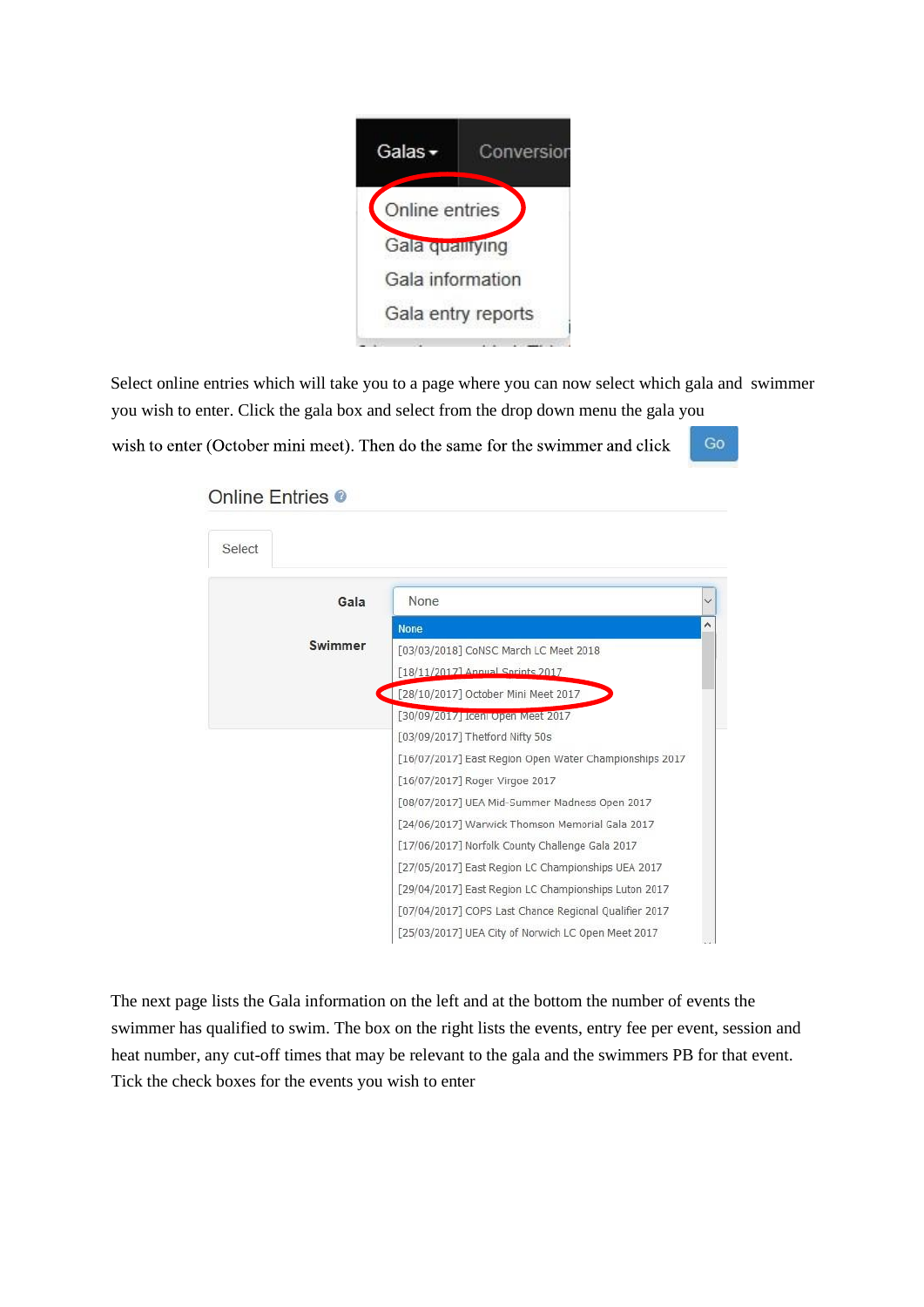## Online Entries <sup>®</sup>

|                       | <b>Tattersall, James</b>      | Event Cost S/E CT |            |      | <b>PB</b> | <b>SC</b>      |              |
|-----------------------|-------------------------------|-------------------|------------|------|-----------|----------------|--------------|
| <b>DOB</b>            | 08/11/1975                    | 25FR              | £2.50      | 1/8  | <b>NT</b> | N <sub>1</sub> | $\checkmark$ |
| Gender                | M                             | 50FR              | £2.50      | 1/18 | 30.65     | 30.6           | ☑            |
| ASA number            | 605676                        | 25BR              | £2.50      | 1/6  | <b>NT</b> | N              | ☑            |
| Meet Name             | October Mini Meet 2017 sample |                   |            |      |           |                |              |
| Meet Date             | 28/10/2017                    | 50BR              | £2.50      | 1/16 | NT        | N              |              |
| Course                | <b>SC</b>                     | 25FL              | £2.50      | 1/2  | NT        | N              | ш            |
| Age up                | 28/10/2017                    | 50FL              | £2.50 1/12 |      | 35.01     | 35.0           |              |
| Age at age-up         | 41                            | 25BA              | £2.50      | 1/4  | <b>NT</b> | N              |              |
| Age at meet           | 41:11                         | 50BA              | £2.50      | 1/14 | NT        | N <sub>1</sub> |              |
| Conversions allowed   | N                             | 100 <sub>IM</sub> | £2.50 1/10 |      | 1:19.39   | 1:19.39        |              |
| <b>Submit entries</b> | Submit                        |                   |            |      |           |                |              |

Once you have selected all the events you wish to enter click submit

A pop-up will appear asking you to confirm your entries. Select the email address you wish the entry confirmation to be sent and click confirm

| Confirm meet entry submission                                                                                                                                                                                                                                                                                                                                                                                                                                                         |  |
|---------------------------------------------------------------------------------------------------------------------------------------------------------------------------------------------------------------------------------------------------------------------------------------------------------------------------------------------------------------------------------------------------------------------------------------------------------------------------------------|--|
| • You have entered 3 events for James Tattersall, at a total cost of £7.50. If you wish<br>to continue, click the 'Confirm' button below, after checking your email confirmation<br>details<br>. If you confirm this entry and later change your mind, you can submit another entry,<br>at any time up to the closing date. Only your last entry before the closing date will<br>be used. If you cannot attend this gala, you should submit another entry, with no<br>events selected |  |
| . Please make payment to DDASC account.<br>Confirmation email                                                                                                                                                                                                                                                                                                                                                                                                                         |  |
| Your email address is shown below. You can select this address for your confirmation<br>email by ticking the box. You may alternatively enter a new address by clicking in the last<br>row of the table                                                                                                                                                                                                                                                                               |  |
| james.tattersall@grovereferrals.co.uk ⊠<br>Or enter new address:                                                                                                                                                                                                                                                                                                                                                                                                                      |  |
| Cancel<br>Confirm                                                                                                                                                                                                                                                                                                                                                                                                                                                                     |  |

You will receive and email to the select address confirming your entry, listing the events and total cost.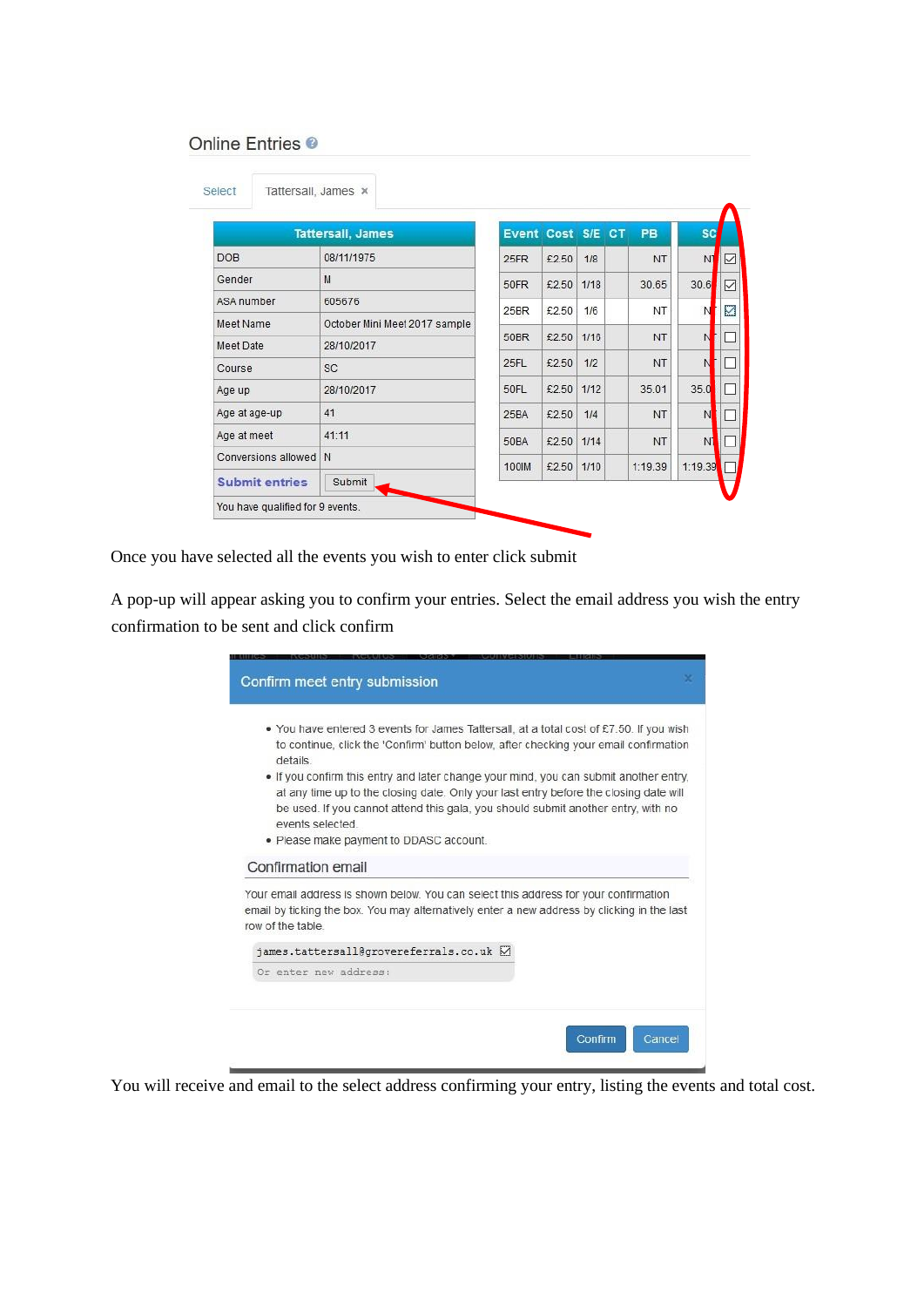

Please check the email to ensure the entry details are correct. There is also a link that will direct you to the gala entry report. This page can also be accessed via the swim admin homepage.

| Galas <del>-</del> | Conversion |
|--------------------|------------|
| Online entries     |            |
| Gala qualifying    |            |
| Gala information   |            |
| Gala entry reports |            |
|                    |            |

The gala entry report will list all swimmers entries for that gala

|  | Gala Entry Reports <sup>@</sup> |  |
|--|---------------------------------|--|
|  |                                 |  |
|  |                                 |  |

| Select               |                                                  | October Mini Meet 2017 sample x |            |    |                               |  |                             |                                         |         |
|----------------------|--------------------------------------------------|---------------------------------|------------|----|-------------------------------|--|-----------------------------|-----------------------------------------|---------|
|                      |                                                  |                                 |            |    | October Mini Meet 2017 sample |  |                             |                                         |         |
| <b>Name</b>          |                                                  | <b>Entered</b>                  | <b>DOB</b> |    |                               |  | Age Gender ASA Cost Event 1 | <b>Event 2</b>                          | Event 3 |
|                      | Tattersall, James 13/09/2017 23:26:25 08/11/1975 |                                 |            | 41 | M                             |  |                             | 605676 £7.50 25FR NT 50FR 30.65 25BR NT |         |
| <b>Entry Summary</b> |                                                  |                                 |            |    |                               |  |                             |                                         |         |
| Total swimmers:      |                                                  |                                 |            |    |                               |  |                             |                                         |         |
| Events entered:      | 3                                                |                                 |            |    |                               |  |                             |                                         |         |
|                      |                                                  |                                 |            |    |                               |  |                             |                                         |         |

Entries can be changed at anytime before the closing date by repeating the process.